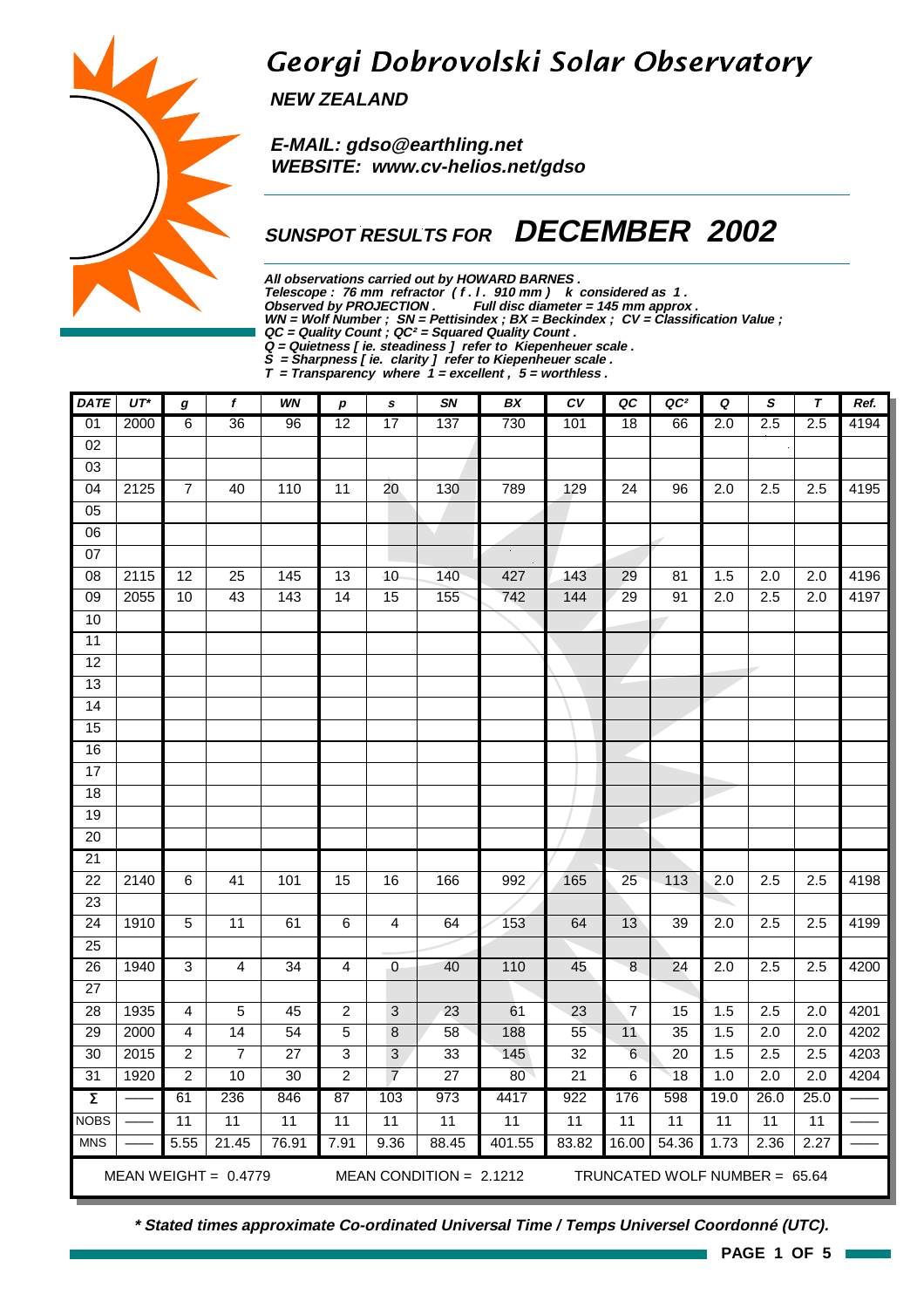

# **SUNSPOT DISTRIBUTION & INTER-SOL INDICES FOR**

## **DECEMBER 2002**

**All observations carried out by HOWARD BARNES .**

Telescope : 76 mm refractor (f. l. 910 mm).<br>Observed by PROJECTION . Full disc diam

Full disc diameter = 145 mm approx .

**IS = Inter-Sol Index .**

**gr = number of multi-spot groups .**

**grfp = number of umbræ within penumbræ within the groups (gr) .**

**grf = number of non-penumbral spots within the groups (gr) .**

**efp = number of single penumbral spots .**

**ef = number of single non-penumbral spots . Q = Quietness [ ie. steadiness ] refer to Kiepenheuer scale .**

**S = Sharpness [ ie. clarity ] refer to Kiepenheuer scale .**

**T = Transparency where 1 = excellent , 5 = worthless .**

| <b>DATE</b>         | $\overline{UT}$ | IS              | gr                      | grfp            | grf            | efp            | ef                 | $\pmb Q$         | $\pmb S$ | $\pmb{\tau}$ | Ref. |
|---------------------|-----------------|-----------------|-------------------------|-----------------|----------------|----------------|--------------------|------------------|----------|--------------|------|
| 01                  | 2000            | 40              | $\overline{4}$          | 18              | 16             | $\overline{1}$ | $\overline{1}$     | 2.0              | 2.5      | 2.5          | 4194 |
| 02                  |                 |                 |                         |                 |                |                |                    |                  |          |              |      |
| 03                  |                 |                 |                         |                 |                |                |                    |                  |          |              |      |
| $\overline{04}$     | 2125            | 46              | $6\overline{6}$         | 20              | 19             | $\mathbb O$    | $\overline{1}$     | 2.0              | 2.5      | 2.5          | 4195 |
| $\overline{05}$     |                 |                 |                         |                 |                |                | $\hat{\mathbf{r}}$ |                  |          |              |      |
| $\overline{06}$     |                 |                 |                         |                 |                |                |                    |                  |          |              |      |
| $07\,$              |                 |                 |                         |                 |                |                |                    |                  |          |              |      |
| $\overline{08}$     | 2115            | 30              | $\overline{5}$          | 10              | $\bf 8$        | $\sqrt{5}$     | $\overline{2}$     | 1.5              | 2.0      | 2.0          | 4196 |
| $\overline{09}$     | 2055            | $\overline{51}$ | $\overline{8}$          | $\overline{26}$ | 15             | $\overline{2}$ | $\overline{0}$     | 2.0              | 2.5      | 2.0          | 4197 |
| 10                  |                 |                 |                         |                 |                |                |                    |                  |          |              |      |
| 11                  |                 |                 |                         |                 |                |                |                    |                  |          |              |      |
| $\overline{12}$     |                 |                 |                         |                 |                |                |                    |                  |          |              |      |
| 13                  |                 |                 |                         |                 |                |                |                    |                  |          |              |      |
| 14                  |                 |                 |                         |                 |                |                |                    |                  |          |              |      |
| 15                  |                 |                 |                         |                 |                |                |                    |                  |          |              |      |
| 16                  |                 |                 |                         |                 |                |                |                    |                  |          |              |      |
| 17                  |                 |                 |                         |                 |                |                |                    |                  |          |              |      |
| 18                  |                 |                 |                         |                 |                |                |                    |                  |          |              |      |
| 19                  |                 |                 |                         |                 |                |                |                    |                  |          |              |      |
| $\overline{20}$     |                 |                 |                         |                 |                |                |                    |                  |          |              |      |
| 21                  |                 |                 |                         |                 |                |                |                    |                  |          |              |      |
| $\overline{22}$     | 2140            | 46              | $\overline{5}$          | 24              | 16             | $\overline{1}$ | $\overline{0}$     | 2.0              | 2.5      | 2.5          | 4198 |
| 23                  |                 |                 |                         |                 |                |                |                    |                  |          |              |      |
| $\overline{24}$     | 1910            | $\overline{14}$ | $\overline{3}$          | $6 \overline{}$ | $\overline{3}$ | $\overline{1}$ | $\overline{1}$     | $\overline{2.0}$ | 2.5      | 2.5          | 4199 |
| 25                  |                 |                 |                         |                 |                |                |                    |                  |          |              |      |
| $\overline{26}$     | 1940            | $\overline{5}$  | $\overline{1}$          | $\overline{2}$  | $\pmb{0}$      | $\overline{2}$ | $\pmb{0}$          | $2.\overline{0}$ | 2.5      | 2.5          | 4200 |
| $\overline{27}$     |                 |                 |                         |                 |                |                |                    |                  |          |              |      |
| $\overline{28}$     | 1935            | $\overline{6}$  | $\overline{1}$          | $\mathbf{1}$    | $\overline{1}$ | $\overline{1}$ | $\overline{2}$     | 1.5              | 2.5      | 2.0          | 4201 |
| 29                  | 2000            | 17              | $\overline{\mathbf{3}}$ | 6               | $\overline{7}$ | $\pmb{0}$      | $\mathbf{1}$       | 1.5              | 2.0      | 2.0          | 4202 |
| $\overline{30}$     | 2015            | $\overline{8}$  | $\overline{1}$          | $\overline{3}$  | $\overline{3}$ | $\overline{1}$ | $\overline{0}$     | 1.5              | 2.5      | 2.5          | 4203 |
| 31                  | 1920            | 12              | $\overline{c}$          | $\sqrt{3}$      | $\overline{7}$ | $\mathbf 0$    | $\mathbf 0$        | 1.0              | 2.0      | 2.0          | 4204 |
| $\overline{\Sigma}$ |                 | 275             | 39                      | 119             | 95             | 14             | $\overline{8}$     | 19               | 26       | 25           |      |
| <b>NOBS</b>         |                 | $\overline{11}$ | 11                      | 11              | 11             | 11             | 11                 | 11               | 11       | 11           |      |
| <b>MNS</b>          |                 | 25.00           | 3.55                    | 10.82           | 8.64           | 1.27           | 0.73               | 1.73             | 2.36     | 2.27         |      |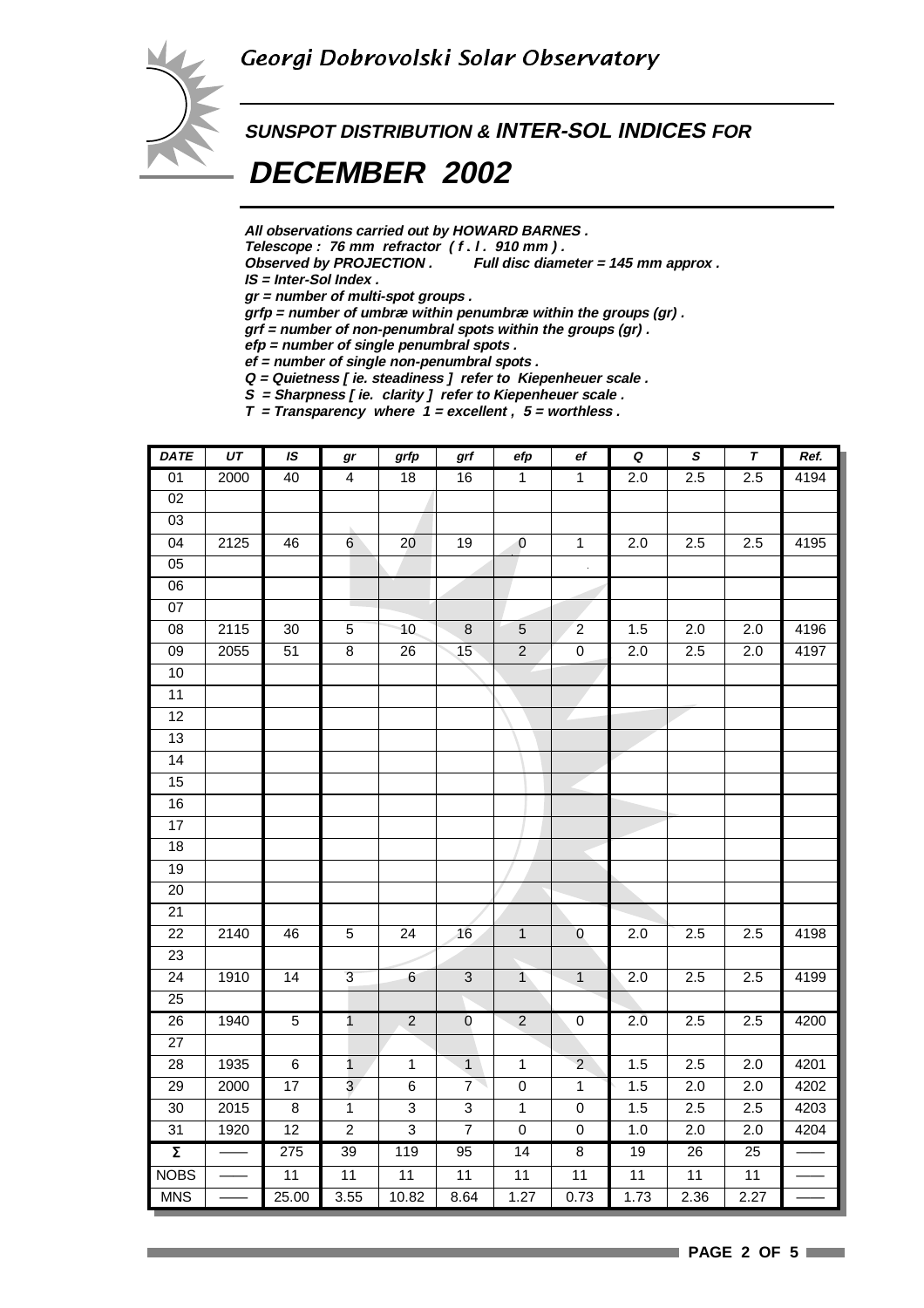### **SUNSPOT CENSUS BY CLASSIFICATION FOR**

# **DECEMBER 2002**

**All observations carried out by HOWARD BARNES .** Telescope : 76 mm refractor (f. l. 910 mm).<br>Observed by PROJECTION . Full disc dian **Full disc diameter = 145 mm approx . IF 2 OR MORE REGIONS ARE OF THE SAME CLASSIFICATION , THEN SUNSPOT COUNTS ARE SEPARATED BY SOLIDI ( / ) .**

| $\pmb{f}$<br>$\pmb{f}$<br>$\pmb{f}$<br>$\pmb{f}$<br>f<br>$\boldsymbol{f}$<br>$\pmb{f}$<br>$\boldsymbol{f}$<br>$\pmb{f}$<br>$\boldsymbol{g}$<br>$\bm{g}$<br>$\pmb{g}$<br>$\boldsymbol{g}$<br>$\boldsymbol{g}$<br>$\pmb{g}$<br>g<br>$\boldsymbol{g}$<br>$\boldsymbol{g}$<br>$\pmb{0}$<br>2000<br>$\mathbf{1}$<br>$\mathbf{1}$<br>$\overline{2}$<br>$\mathsf{O}\xspace$<br>$\mathbf 0$<br>$\overline{2}$<br>7/10<br>$\mathbf{1}$<br>15<br>$\pmb{0}$<br>$\pmb{0}$<br>0<br>01<br>$\mathbf{1}$<br>0<br>0<br>$\mathbf{1}$<br>$\mathbf{1}$<br>02<br>03<br>$\sqrt{2}$<br>$\overline{2}$<br>04<br>$\mathbf{1}$<br>$\mathbf{1}$<br>$\mathbf{1}$<br>$\overline{c}$<br>$\mathbf{1}$<br>5<br>$3/6$<br>7/16<br>$\pmb{0}$<br>$\pmb{0}$<br>$\mathsf 0$<br>$\mathsf 0$<br>$\mathsf 0$<br>$\mathsf 0$<br>$\pmb{0}$<br>$\pmb{0}$<br>2125<br>05<br>06<br>07<br>$\sqrt{2}$<br>3<br>$\overline{2}$<br>$\pmb{0}$<br>$\mathbf 0$<br>$\overline{0}$<br>$\pmb{0}$<br>$\pmb{0}$<br>$\pmb{0}$<br>5<br>08<br>2115<br>1/1<br>0<br>0<br>2/3/4<br>3/6<br>0<br>$\mathbf 0$<br>1/1<br>$\mathbf 0$<br>$\mathbf{3}$<br>$\pmb{0}$<br>09<br>2055<br>0<br>$\overline{2}$<br>2/2/4<br>3<br>8/9/12<br>$\mathbf 0$<br>$\pmb{0}$<br>$\mathbf 0$<br>$\mathbf 0$<br>0<br>0<br>0<br>3<br>$\mathbf{1}$<br>10<br>11<br>12<br>13<br>14<br>15<br>$16\,$<br>$17\,$<br>18<br>19<br>20<br>21<br>$\mathbf 0$<br>3<br>22<br>2140<br>0<br>$\mathbf 0$<br>$\mathbf 0$<br>$\mathbf 0$<br>0<br>3/5/11<br>$\mathbf{1}$<br>13<br>$\mathbf{1}$<br>8<br>$\mathbf 0$<br>$\mathbf 0$<br>0<br>0<br>$\mathbf{1}$<br>$\mathbf{1}$<br>23<br>$\mathbf{1}$<br>$\sqrt{2}$<br>24<br>1910<br>$\mathbf{1}$<br>2/3<br>$\overline{4}$<br>$\pmb{0}$<br>$\mathsf{O}\xspace$<br>$\overline{0}$<br>$\mathbf{0}$<br>$\mathbf 0$<br>0<br>$\mathbf{1}$<br>$\mathbf{1}$<br>$\mathbf 0$<br>0<br>$\overline{1}$<br>0<br>0<br>25<br>$\mathsf 0$<br>0<br>$\mathsf 0$<br>$\mathsf{O}\xspace$<br>$\mathbf{1}$<br>$\sqrt{2}$<br>$\mathbf 0$<br>$\pmb{0}$<br>$\mathbf{0}$<br>$\pmb{0}$<br>$\overline{2}$<br>26<br>1940<br>$\mathbf 0$<br>0<br>$\mathbf 0$<br>$\mathbf 0$<br>0<br>0<br>1/1<br>27<br>$\overline{c}$<br>28<br>1935<br>1/1<br>$\mathbf{1}$<br>$\overline{2}$<br>$\mathsf{O}\xspace$<br>$\pmb{0}$<br>$\mathbf 0$<br>0<br>$\mathbf 0$<br>0<br>$\mathbf 0$<br>$\pmb{0}$<br>$\pmb{0}$<br>0<br>$\mathbf 0$<br>$\pmb{0}$<br>$\mathbf{1}$<br>$\mathbf{1}$<br>$\overline{c}$<br>2/3<br>$\mathsf 0$<br>$\alpha$<br>29<br>2000<br>$\mathbf{1}$<br>$\mathbf 0$<br>$\mathbf{1}$<br>8<br>$\pmb{0}$<br>$\pmb{0}$<br>$\pmb{0}$<br>0<br>0<br>0<br>0<br>$\mathbf{1}$<br>0<br>0<br>$30\,$<br>$\pmb{0}$<br>$\mathsf 0$<br>$\pmb{0}$<br>$\mathbf{1}$<br>6<br>$\mathsf 0$<br>$\pmb{0}$<br>$\pmb{0}$<br>2015<br>0<br>0<br>0<br>$\pmb{0}$<br>$\pmb{0}$<br>0<br>0<br>0<br>$\mathbf{1}$<br>$\mathbf{1}$<br>$\mathbf{0}$<br>$\overline{2}$<br>31<br>1920<br>$\Omega$<br>$\Omega$<br>$\Omega$<br>$\Omega$<br>$\Omega$<br>$\Omega$<br>$\Omega$<br>$\Omega$<br>$\Omega$<br>$\Omega$<br>$\Omega$<br>$\Omega$<br>$\Omega$<br>3/7<br>$\Omega$<br>$\Omega$<br>TOTALS<br>$16\,$<br>103<br>15 <sub>1</sub><br>16<br>44<br>4<br>51<br>6<br>14<br>0<br>8<br>8<br>3<br>REGIONAL PERCENTAGES<br>$\mathsf E$<br>$\mathsf C$<br>F<br>$\sf B$<br>D<br>G<br>$\boldsymbol{\mathsf{H}}$<br>$\mathsf J$<br>$\mathsf A$<br>$\Sigma g$<br>13.1<br>$0.0\,$<br>4.9<br>23.0<br>26.2<br>6.6<br>1.6<br>$0.0\,$<br>24.6<br>61<br>$NOBS = 11$<br>$\frac{1}{2}$ mean = 3.7922<br>$\frac{1}{p}$ / g mean = 1.3944<br>$\frac{1}{1}$ / g mean = 3.8689<br>$\frac{1}{p}$ / g mean = 1.4262 | <b>DATE</b> | $U\!T$<br>$\pmb{C}$<br>D<br>$\pmb{E}$<br>$\pmb{\digamma}$<br>$\pmb H$<br>$\boldsymbol{A}$<br>В<br>G<br>J |  |  |  |  |  |  |  |  |  |  |  |  |  |  |  |  |  |        |
|----------------------------------------------------------------------------------------------------------------------------------------------------------------------------------------------------------------------------------------------------------------------------------------------------------------------------------------------------------------------------------------------------------------------------------------------------------------------------------------------------------------------------------------------------------------------------------------------------------------------------------------------------------------------------------------------------------------------------------------------------------------------------------------------------------------------------------------------------------------------------------------------------------------------------------------------------------------------------------------------------------------------------------------------------------------------------------------------------------------------------------------------------------------------------------------------------------------------------------------------------------------------------------------------------------------------------------------------------------------------------------------------------------------------------------------------------------------------------------------------------------------------------------------------------------------------------------------------------------------------------------------------------------------------------------------------------------------------------------------------------------------------------------------------------------------------------------------------------------------------------------------------------------------------------------------------------------------------------------------------------------------------------------------------------------------------------------------------------------------------------------------------------------------------------------------------------------------------------------------------------------------------------------------------------------------------------------------------------------------------------------------------------------------------------------------------------------------------------------------------------------------------------------------------------------------------------------------------------------------------------------------------------------------------------------------------------------------------------------------------------------------------------------------------------------------------------------------------------------------------------------------------------------------------------------------------------------------------------------------------------------------------------------------------------------------------------------------------------------------------------------------------------------------------------------------------------------------------------------------------------------------------------------------------------------------------------------------------------------------------------------------------------------------------------------------------------------------------------------------------------------------------------------------------|-------------|----------------------------------------------------------------------------------------------------------|--|--|--|--|--|--|--|--|--|--|--|--|--|--|--|--|--|--------|
|                                                                                                                                                                                                                                                                                                                                                                                                                                                                                                                                                                                                                                                                                                                                                                                                                                                                                                                                                                                                                                                                                                                                                                                                                                                                                                                                                                                                                                                                                                                                                                                                                                                                                                                                                                                                                                                                                                                                                                                                                                                                                                                                                                                                                                                                                                                                                                                                                                                                                                                                                                                                                                                                                                                                                                                                                                                                                                                                                                                                                                                                                                                                                                                                                                                                                                                                                                                                                                                                                                                                              |             |                                                                                                          |  |  |  |  |  |  |  |  |  |  |  |  |  |  |  |  |  |        |
|                                                                                                                                                                                                                                                                                                                                                                                                                                                                                                                                                                                                                                                                                                                                                                                                                                                                                                                                                                                                                                                                                                                                                                                                                                                                                                                                                                                                                                                                                                                                                                                                                                                                                                                                                                                                                                                                                                                                                                                                                                                                                                                                                                                                                                                                                                                                                                                                                                                                                                                                                                                                                                                                                                                                                                                                                                                                                                                                                                                                                                                                                                                                                                                                                                                                                                                                                                                                                                                                                                                                              |             |                                                                                                          |  |  |  |  |  |  |  |  |  |  |  |  |  |  |  |  |  |        |
|                                                                                                                                                                                                                                                                                                                                                                                                                                                                                                                                                                                                                                                                                                                                                                                                                                                                                                                                                                                                                                                                                                                                                                                                                                                                                                                                                                                                                                                                                                                                                                                                                                                                                                                                                                                                                                                                                                                                                                                                                                                                                                                                                                                                                                                                                                                                                                                                                                                                                                                                                                                                                                                                                                                                                                                                                                                                                                                                                                                                                                                                                                                                                                                                                                                                                                                                                                                                                                                                                                                                              |             |                                                                                                          |  |  |  |  |  |  |  |  |  |  |  |  |  |  |  |  |  |        |
|                                                                                                                                                                                                                                                                                                                                                                                                                                                                                                                                                                                                                                                                                                                                                                                                                                                                                                                                                                                                                                                                                                                                                                                                                                                                                                                                                                                                                                                                                                                                                                                                                                                                                                                                                                                                                                                                                                                                                                                                                                                                                                                                                                                                                                                                                                                                                                                                                                                                                                                                                                                                                                                                                                                                                                                                                                                                                                                                                                                                                                                                                                                                                                                                                                                                                                                                                                                                                                                                                                                                              |             |                                                                                                          |  |  |  |  |  |  |  |  |  |  |  |  |  |  |  |  |  |        |
|                                                                                                                                                                                                                                                                                                                                                                                                                                                                                                                                                                                                                                                                                                                                                                                                                                                                                                                                                                                                                                                                                                                                                                                                                                                                                                                                                                                                                                                                                                                                                                                                                                                                                                                                                                                                                                                                                                                                                                                                                                                                                                                                                                                                                                                                                                                                                                                                                                                                                                                                                                                                                                                                                                                                                                                                                                                                                                                                                                                                                                                                                                                                                                                                                                                                                                                                                                                                                                                                                                                                              |             |                                                                                                          |  |  |  |  |  |  |  |  |  |  |  |  |  |  |  |  |  |        |
|                                                                                                                                                                                                                                                                                                                                                                                                                                                                                                                                                                                                                                                                                                                                                                                                                                                                                                                                                                                                                                                                                                                                                                                                                                                                                                                                                                                                                                                                                                                                                                                                                                                                                                                                                                                                                                                                                                                                                                                                                                                                                                                                                                                                                                                                                                                                                                                                                                                                                                                                                                                                                                                                                                                                                                                                                                                                                                                                                                                                                                                                                                                                                                                                                                                                                                                                                                                                                                                                                                                                              |             |                                                                                                          |  |  |  |  |  |  |  |  |  |  |  |  |  |  |  |  |  |        |
|                                                                                                                                                                                                                                                                                                                                                                                                                                                                                                                                                                                                                                                                                                                                                                                                                                                                                                                                                                                                                                                                                                                                                                                                                                                                                                                                                                                                                                                                                                                                                                                                                                                                                                                                                                                                                                                                                                                                                                                                                                                                                                                                                                                                                                                                                                                                                                                                                                                                                                                                                                                                                                                                                                                                                                                                                                                                                                                                                                                                                                                                                                                                                                                                                                                                                                                                                                                                                                                                                                                                              |             |                                                                                                          |  |  |  |  |  |  |  |  |  |  |  |  |  |  |  |  |  |        |
|                                                                                                                                                                                                                                                                                                                                                                                                                                                                                                                                                                                                                                                                                                                                                                                                                                                                                                                                                                                                                                                                                                                                                                                                                                                                                                                                                                                                                                                                                                                                                                                                                                                                                                                                                                                                                                                                                                                                                                                                                                                                                                                                                                                                                                                                                                                                                                                                                                                                                                                                                                                                                                                                                                                                                                                                                                                                                                                                                                                                                                                                                                                                                                                                                                                                                                                                                                                                                                                                                                                                              |             |                                                                                                          |  |  |  |  |  |  |  |  |  |  |  |  |  |  |  |  |  |        |
|                                                                                                                                                                                                                                                                                                                                                                                                                                                                                                                                                                                                                                                                                                                                                                                                                                                                                                                                                                                                                                                                                                                                                                                                                                                                                                                                                                                                                                                                                                                                                                                                                                                                                                                                                                                                                                                                                                                                                                                                                                                                                                                                                                                                                                                                                                                                                                                                                                                                                                                                                                                                                                                                                                                                                                                                                                                                                                                                                                                                                                                                                                                                                                                                                                                                                                                                                                                                                                                                                                                                              |             |                                                                                                          |  |  |  |  |  |  |  |  |  |  |  |  |  |  |  |  |  | 1/1/1/ |
|                                                                                                                                                                                                                                                                                                                                                                                                                                                                                                                                                                                                                                                                                                                                                                                                                                                                                                                                                                                                                                                                                                                                                                                                                                                                                                                                                                                                                                                                                                                                                                                                                                                                                                                                                                                                                                                                                                                                                                                                                                                                                                                                                                                                                                                                                                                                                                                                                                                                                                                                                                                                                                                                                                                                                                                                                                                                                                                                                                                                                                                                                                                                                                                                                                                                                                                                                                                                                                                                                                                                              |             |                                                                                                          |  |  |  |  |  |  |  |  |  |  |  |  |  |  |  |  |  | 1/1/2  |
|                                                                                                                                                                                                                                                                                                                                                                                                                                                                                                                                                                                                                                                                                                                                                                                                                                                                                                                                                                                                                                                                                                                                                                                                                                                                                                                                                                                                                                                                                                                                                                                                                                                                                                                                                                                                                                                                                                                                                                                                                                                                                                                                                                                                                                                                                                                                                                                                                                                                                                                                                                                                                                                                                                                                                                                                                                                                                                                                                                                                                                                                                                                                                                                                                                                                                                                                                                                                                                                                                                                                              |             |                                                                                                          |  |  |  |  |  |  |  |  |  |  |  |  |  |  |  |  |  |        |
|                                                                                                                                                                                                                                                                                                                                                                                                                                                                                                                                                                                                                                                                                                                                                                                                                                                                                                                                                                                                                                                                                                                                                                                                                                                                                                                                                                                                                                                                                                                                                                                                                                                                                                                                                                                                                                                                                                                                                                                                                                                                                                                                                                                                                                                                                                                                                                                                                                                                                                                                                                                                                                                                                                                                                                                                                                                                                                                                                                                                                                                                                                                                                                                                                                                                                                                                                                                                                                                                                                                                              |             |                                                                                                          |  |  |  |  |  |  |  |  |  |  |  |  |  |  |  |  |  |        |
|                                                                                                                                                                                                                                                                                                                                                                                                                                                                                                                                                                                                                                                                                                                                                                                                                                                                                                                                                                                                                                                                                                                                                                                                                                                                                                                                                                                                                                                                                                                                                                                                                                                                                                                                                                                                                                                                                                                                                                                                                                                                                                                                                                                                                                                                                                                                                                                                                                                                                                                                                                                                                                                                                                                                                                                                                                                                                                                                                                                                                                                                                                                                                                                                                                                                                                                                                                                                                                                                                                                                              |             |                                                                                                          |  |  |  |  |  |  |  |  |  |  |  |  |  |  |  |  |  |        |
|                                                                                                                                                                                                                                                                                                                                                                                                                                                                                                                                                                                                                                                                                                                                                                                                                                                                                                                                                                                                                                                                                                                                                                                                                                                                                                                                                                                                                                                                                                                                                                                                                                                                                                                                                                                                                                                                                                                                                                                                                                                                                                                                                                                                                                                                                                                                                                                                                                                                                                                                                                                                                                                                                                                                                                                                                                                                                                                                                                                                                                                                                                                                                                                                                                                                                                                                                                                                                                                                                                                                              |             |                                                                                                          |  |  |  |  |  |  |  |  |  |  |  |  |  |  |  |  |  |        |
|                                                                                                                                                                                                                                                                                                                                                                                                                                                                                                                                                                                                                                                                                                                                                                                                                                                                                                                                                                                                                                                                                                                                                                                                                                                                                                                                                                                                                                                                                                                                                                                                                                                                                                                                                                                                                                                                                                                                                                                                                                                                                                                                                                                                                                                                                                                                                                                                                                                                                                                                                                                                                                                                                                                                                                                                                                                                                                                                                                                                                                                                                                                                                                                                                                                                                                                                                                                                                                                                                                                                              |             |                                                                                                          |  |  |  |  |  |  |  |  |  |  |  |  |  |  |  |  |  |        |
|                                                                                                                                                                                                                                                                                                                                                                                                                                                                                                                                                                                                                                                                                                                                                                                                                                                                                                                                                                                                                                                                                                                                                                                                                                                                                                                                                                                                                                                                                                                                                                                                                                                                                                                                                                                                                                                                                                                                                                                                                                                                                                                                                                                                                                                                                                                                                                                                                                                                                                                                                                                                                                                                                                                                                                                                                                                                                                                                                                                                                                                                                                                                                                                                                                                                                                                                                                                                                                                                                                                                              |             |                                                                                                          |  |  |  |  |  |  |  |  |  |  |  |  |  |  |  |  |  |        |
|                                                                                                                                                                                                                                                                                                                                                                                                                                                                                                                                                                                                                                                                                                                                                                                                                                                                                                                                                                                                                                                                                                                                                                                                                                                                                                                                                                                                                                                                                                                                                                                                                                                                                                                                                                                                                                                                                                                                                                                                                                                                                                                                                                                                                                                                                                                                                                                                                                                                                                                                                                                                                                                                                                                                                                                                                                                                                                                                                                                                                                                                                                                                                                                                                                                                                                                                                                                                                                                                                                                                              |             |                                                                                                          |  |  |  |  |  |  |  |  |  |  |  |  |  |  |  |  |  |        |
|                                                                                                                                                                                                                                                                                                                                                                                                                                                                                                                                                                                                                                                                                                                                                                                                                                                                                                                                                                                                                                                                                                                                                                                                                                                                                                                                                                                                                                                                                                                                                                                                                                                                                                                                                                                                                                                                                                                                                                                                                                                                                                                                                                                                                                                                                                                                                                                                                                                                                                                                                                                                                                                                                                                                                                                                                                                                                                                                                                                                                                                                                                                                                                                                                                                                                                                                                                                                                                                                                                                                              |             |                                                                                                          |  |  |  |  |  |  |  |  |  |  |  |  |  |  |  |  |  |        |
|                                                                                                                                                                                                                                                                                                                                                                                                                                                                                                                                                                                                                                                                                                                                                                                                                                                                                                                                                                                                                                                                                                                                                                                                                                                                                                                                                                                                                                                                                                                                                                                                                                                                                                                                                                                                                                                                                                                                                                                                                                                                                                                                                                                                                                                                                                                                                                                                                                                                                                                                                                                                                                                                                                                                                                                                                                                                                                                                                                                                                                                                                                                                                                                                                                                                                                                                                                                                                                                                                                                                              |             |                                                                                                          |  |  |  |  |  |  |  |  |  |  |  |  |  |  |  |  |  |        |
|                                                                                                                                                                                                                                                                                                                                                                                                                                                                                                                                                                                                                                                                                                                                                                                                                                                                                                                                                                                                                                                                                                                                                                                                                                                                                                                                                                                                                                                                                                                                                                                                                                                                                                                                                                                                                                                                                                                                                                                                                                                                                                                                                                                                                                                                                                                                                                                                                                                                                                                                                                                                                                                                                                                                                                                                                                                                                                                                                                                                                                                                                                                                                                                                                                                                                                                                                                                                                                                                                                                                              |             |                                                                                                          |  |  |  |  |  |  |  |  |  |  |  |  |  |  |  |  |  |        |
|                                                                                                                                                                                                                                                                                                                                                                                                                                                                                                                                                                                                                                                                                                                                                                                                                                                                                                                                                                                                                                                                                                                                                                                                                                                                                                                                                                                                                                                                                                                                                                                                                                                                                                                                                                                                                                                                                                                                                                                                                                                                                                                                                                                                                                                                                                                                                                                                                                                                                                                                                                                                                                                                                                                                                                                                                                                                                                                                                                                                                                                                                                                                                                                                                                                                                                                                                                                                                                                                                                                                              |             |                                                                                                          |  |  |  |  |  |  |  |  |  |  |  |  |  |  |  |  |  |        |
|                                                                                                                                                                                                                                                                                                                                                                                                                                                                                                                                                                                                                                                                                                                                                                                                                                                                                                                                                                                                                                                                                                                                                                                                                                                                                                                                                                                                                                                                                                                                                                                                                                                                                                                                                                                                                                                                                                                                                                                                                                                                                                                                                                                                                                                                                                                                                                                                                                                                                                                                                                                                                                                                                                                                                                                                                                                                                                                                                                                                                                                                                                                                                                                                                                                                                                                                                                                                                                                                                                                                              |             |                                                                                                          |  |  |  |  |  |  |  |  |  |  |  |  |  |  |  |  |  |        |
|                                                                                                                                                                                                                                                                                                                                                                                                                                                                                                                                                                                                                                                                                                                                                                                                                                                                                                                                                                                                                                                                                                                                                                                                                                                                                                                                                                                                                                                                                                                                                                                                                                                                                                                                                                                                                                                                                                                                                                                                                                                                                                                                                                                                                                                                                                                                                                                                                                                                                                                                                                                                                                                                                                                                                                                                                                                                                                                                                                                                                                                                                                                                                                                                                                                                                                                                                                                                                                                                                                                                              |             |                                                                                                          |  |  |  |  |  |  |  |  |  |  |  |  |  |  |  |  |  |        |
|                                                                                                                                                                                                                                                                                                                                                                                                                                                                                                                                                                                                                                                                                                                                                                                                                                                                                                                                                                                                                                                                                                                                                                                                                                                                                                                                                                                                                                                                                                                                                                                                                                                                                                                                                                                                                                                                                                                                                                                                                                                                                                                                                                                                                                                                                                                                                                                                                                                                                                                                                                                                                                                                                                                                                                                                                                                                                                                                                                                                                                                                                                                                                                                                                                                                                                                                                                                                                                                                                                                                              |             |                                                                                                          |  |  |  |  |  |  |  |  |  |  |  |  |  |  |  |  |  |        |
|                                                                                                                                                                                                                                                                                                                                                                                                                                                                                                                                                                                                                                                                                                                                                                                                                                                                                                                                                                                                                                                                                                                                                                                                                                                                                                                                                                                                                                                                                                                                                                                                                                                                                                                                                                                                                                                                                                                                                                                                                                                                                                                                                                                                                                                                                                                                                                                                                                                                                                                                                                                                                                                                                                                                                                                                                                                                                                                                                                                                                                                                                                                                                                                                                                                                                                                                                                                                                                                                                                                                              |             |                                                                                                          |  |  |  |  |  |  |  |  |  |  |  |  |  |  |  |  |  |        |
|                                                                                                                                                                                                                                                                                                                                                                                                                                                                                                                                                                                                                                                                                                                                                                                                                                                                                                                                                                                                                                                                                                                                                                                                                                                                                                                                                                                                                                                                                                                                                                                                                                                                                                                                                                                                                                                                                                                                                                                                                                                                                                                                                                                                                                                                                                                                                                                                                                                                                                                                                                                                                                                                                                                                                                                                                                                                                                                                                                                                                                                                                                                                                                                                                                                                                                                                                                                                                                                                                                                                              |             |                                                                                                          |  |  |  |  |  |  |  |  |  |  |  |  |  |  |  |  |  |        |
|                                                                                                                                                                                                                                                                                                                                                                                                                                                                                                                                                                                                                                                                                                                                                                                                                                                                                                                                                                                                                                                                                                                                                                                                                                                                                                                                                                                                                                                                                                                                                                                                                                                                                                                                                                                                                                                                                                                                                                                                                                                                                                                                                                                                                                                                                                                                                                                                                                                                                                                                                                                                                                                                                                                                                                                                                                                                                                                                                                                                                                                                                                                                                                                                                                                                                                                                                                                                                                                                                                                                              |             |                                                                                                          |  |  |  |  |  |  |  |  |  |  |  |  |  |  |  |  |  |        |
|                                                                                                                                                                                                                                                                                                                                                                                                                                                                                                                                                                                                                                                                                                                                                                                                                                                                                                                                                                                                                                                                                                                                                                                                                                                                                                                                                                                                                                                                                                                                                                                                                                                                                                                                                                                                                                                                                                                                                                                                                                                                                                                                                                                                                                                                                                                                                                                                                                                                                                                                                                                                                                                                                                                                                                                                                                                                                                                                                                                                                                                                                                                                                                                                                                                                                                                                                                                                                                                                                                                                              |             |                                                                                                          |  |  |  |  |  |  |  |  |  |  |  |  |  |  |  |  |  |        |
|                                                                                                                                                                                                                                                                                                                                                                                                                                                                                                                                                                                                                                                                                                                                                                                                                                                                                                                                                                                                                                                                                                                                                                                                                                                                                                                                                                                                                                                                                                                                                                                                                                                                                                                                                                                                                                                                                                                                                                                                                                                                                                                                                                                                                                                                                                                                                                                                                                                                                                                                                                                                                                                                                                                                                                                                                                                                                                                                                                                                                                                                                                                                                                                                                                                                                                                                                                                                                                                                                                                                              |             |                                                                                                          |  |  |  |  |  |  |  |  |  |  |  |  |  |  |  |  |  |        |
|                                                                                                                                                                                                                                                                                                                                                                                                                                                                                                                                                                                                                                                                                                                                                                                                                                                                                                                                                                                                                                                                                                                                                                                                                                                                                                                                                                                                                                                                                                                                                                                                                                                                                                                                                                                                                                                                                                                                                                                                                                                                                                                                                                                                                                                                                                                                                                                                                                                                                                                                                                                                                                                                                                                                                                                                                                                                                                                                                                                                                                                                                                                                                                                                                                                                                                                                                                                                                                                                                                                                              |             |                                                                                                          |  |  |  |  |  |  |  |  |  |  |  |  |  |  |  |  |  |        |
|                                                                                                                                                                                                                                                                                                                                                                                                                                                                                                                                                                                                                                                                                                                                                                                                                                                                                                                                                                                                                                                                                                                                                                                                                                                                                                                                                                                                                                                                                                                                                                                                                                                                                                                                                                                                                                                                                                                                                                                                                                                                                                                                                                                                                                                                                                                                                                                                                                                                                                                                                                                                                                                                                                                                                                                                                                                                                                                                                                                                                                                                                                                                                                                                                                                                                                                                                                                                                                                                                                                                              |             |                                                                                                          |  |  |  |  |  |  |  |  |  |  |  |  |  |  |  |  |  |        |
|                                                                                                                                                                                                                                                                                                                                                                                                                                                                                                                                                                                                                                                                                                                                                                                                                                                                                                                                                                                                                                                                                                                                                                                                                                                                                                                                                                                                                                                                                                                                                                                                                                                                                                                                                                                                                                                                                                                                                                                                                                                                                                                                                                                                                                                                                                                                                                                                                                                                                                                                                                                                                                                                                                                                                                                                                                                                                                                                                                                                                                                                                                                                                                                                                                                                                                                                                                                                                                                                                                                                              |             |                                                                                                          |  |  |  |  |  |  |  |  |  |  |  |  |  |  |  |  |  |        |
|                                                                                                                                                                                                                                                                                                                                                                                                                                                                                                                                                                                                                                                                                                                                                                                                                                                                                                                                                                                                                                                                                                                                                                                                                                                                                                                                                                                                                                                                                                                                                                                                                                                                                                                                                                                                                                                                                                                                                                                                                                                                                                                                                                                                                                                                                                                                                                                                                                                                                                                                                                                                                                                                                                                                                                                                                                                                                                                                                                                                                                                                                                                                                                                                                                                                                                                                                                                                                                                                                                                                              |             |                                                                                                          |  |  |  |  |  |  |  |  |  |  |  |  |  |  |  |  |  |        |
|                                                                                                                                                                                                                                                                                                                                                                                                                                                                                                                                                                                                                                                                                                                                                                                                                                                                                                                                                                                                                                                                                                                                                                                                                                                                                                                                                                                                                                                                                                                                                                                                                                                                                                                                                                                                                                                                                                                                                                                                                                                                                                                                                                                                                                                                                                                                                                                                                                                                                                                                                                                                                                                                                                                                                                                                                                                                                                                                                                                                                                                                                                                                                                                                                                                                                                                                                                                                                                                                                                                                              |             |                                                                                                          |  |  |  |  |  |  |  |  |  |  |  |  |  |  |  |  |  |        |
|                                                                                                                                                                                                                                                                                                                                                                                                                                                                                                                                                                                                                                                                                                                                                                                                                                                                                                                                                                                                                                                                                                                                                                                                                                                                                                                                                                                                                                                                                                                                                                                                                                                                                                                                                                                                                                                                                                                                                                                                                                                                                                                                                                                                                                                                                                                                                                                                                                                                                                                                                                                                                                                                                                                                                                                                                                                                                                                                                                                                                                                                                                                                                                                                                                                                                                                                                                                                                                                                                                                                              |             |                                                                                                          |  |  |  |  |  |  |  |  |  |  |  |  |  |  |  |  |  |        |
|                                                                                                                                                                                                                                                                                                                                                                                                                                                                                                                                                                                                                                                                                                                                                                                                                                                                                                                                                                                                                                                                                                                                                                                                                                                                                                                                                                                                                                                                                                                                                                                                                                                                                                                                                                                                                                                                                                                                                                                                                                                                                                                                                                                                                                                                                                                                                                                                                                                                                                                                                                                                                                                                                                                                                                                                                                                                                                                                                                                                                                                                                                                                                                                                                                                                                                                                                                                                                                                                                                                                              |             |                                                                                                          |  |  |  |  |  |  |  |  |  |  |  |  |  |  |  |  |  |        |
|                                                                                                                                                                                                                                                                                                                                                                                                                                                                                                                                                                                                                                                                                                                                                                                                                                                                                                                                                                                                                                                                                                                                                                                                                                                                                                                                                                                                                                                                                                                                                                                                                                                                                                                                                                                                                                                                                                                                                                                                                                                                                                                                                                                                                                                                                                                                                                                                                                                                                                                                                                                                                                                                                                                                                                                                                                                                                                                                                                                                                                                                                                                                                                                                                                                                                                                                                                                                                                                                                                                                              |             |                                                                                                          |  |  |  |  |  |  |  |  |  |  |  |  |  |  |  |  |  |        |
|                                                                                                                                                                                                                                                                                                                                                                                                                                                                                                                                                                                                                                                                                                                                                                                                                                                                                                                                                                                                                                                                                                                                                                                                                                                                                                                                                                                                                                                                                                                                                                                                                                                                                                                                                                                                                                                                                                                                                                                                                                                                                                                                                                                                                                                                                                                                                                                                                                                                                                                                                                                                                                                                                                                                                                                                                                                                                                                                                                                                                                                                                                                                                                                                                                                                                                                                                                                                                                                                                                                                              |             |                                                                                                          |  |  |  |  |  |  |  |  |  |  |  |  |  |  |  |  |  |        |
| GROUP COMPLEXITY INDEX (GCI) = 5.2951                                                                                                                                                                                                                                                                                                                                                                                                                                                                                                                                                                                                                                                                                                                                                                                                                                                                                                                                                                                                                                                                                                                                                                                                                                                                                                                                                                                                                                                                                                                                                                                                                                                                                                                                                                                                                                                                                                                                                                                                                                                                                                                                                                                                                                                                                                                                                                                                                                                                                                                                                                                                                                                                                                                                                                                                                                                                                                                                                                                                                                                                                                                                                                                                                                                                                                                                                                                                                                                                                                        |             |                                                                                                          |  |  |  |  |  |  |  |  |  |  |  |  |  |  |  |  |  |        |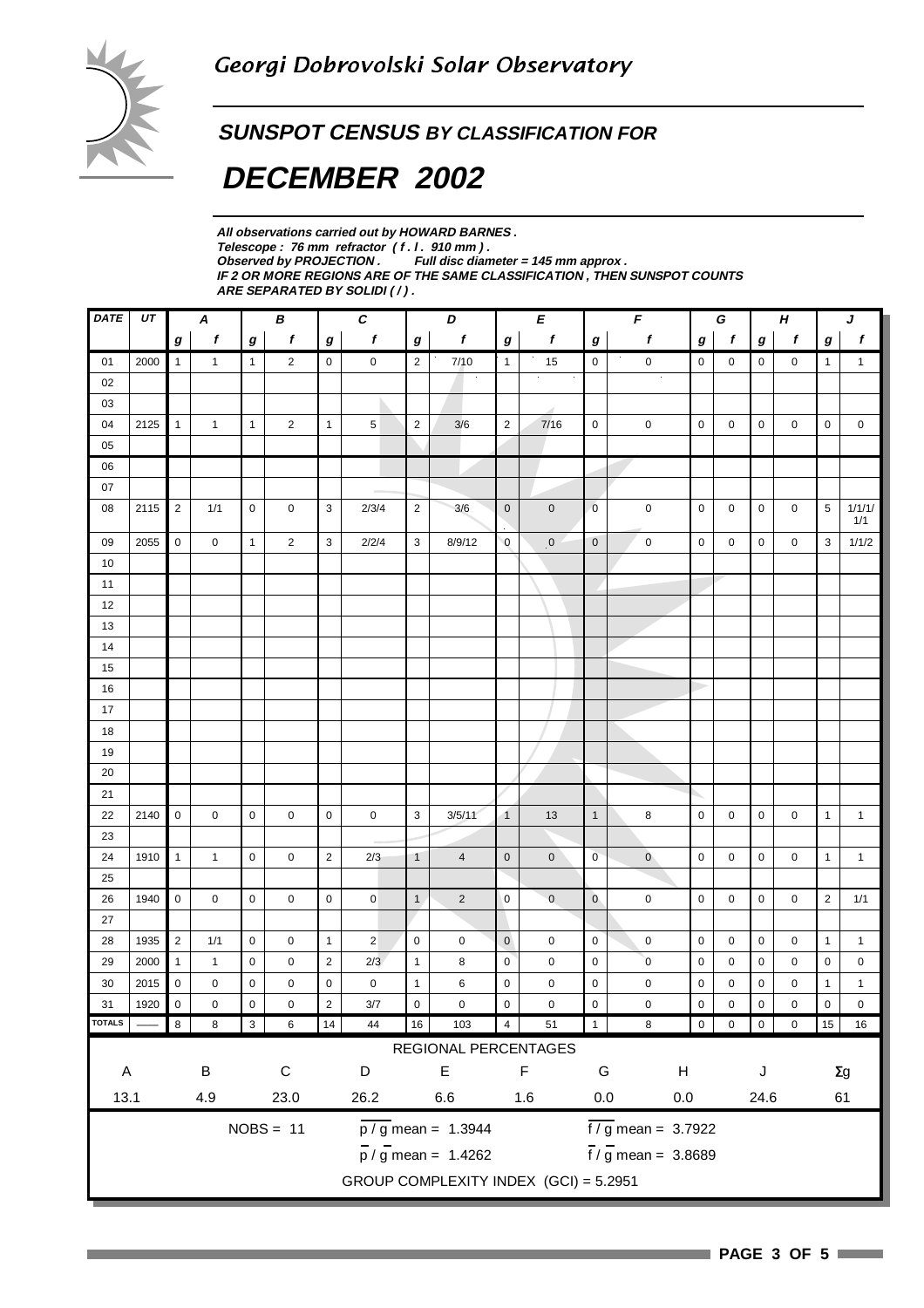

**SMOOTHED RESULTS OF OBSERVED VALUES FOR THE LAST 12 MONTHS (OBTAINABLE) USING THE WALDMEIER & BARNES-13 METHODS.**

#### **DATA BELOW ARE PRELIMINARY. FINAL VALUES WILL BE PUBLISHED IN THE GDSO ANNUAL REPORTS.**

#### **WALDMEIER METHOD**

| <b>MONTH</b>     | $g(S^W)$ | $WN(S^W)$ | $SN(S^W)$ | $BX(S^W)$ | $CV(S^W)$ | $QC(S^W)$ | $IS(S^W)$ |
|------------------|----------|-----------|-----------|-----------|-----------|-----------|-----------|
| JULY<br>2001     | 8.80     | 142.89    | 175.64    | 1277.1    | 165.76    | 27.58     | 61.10     |
| <b>AUGUST</b>    | 8.94     | 145.63    | 180.81    | 1319.6    | 169.94    | 28.18     | 62.47     |
| <b>SEPTEMBER</b> | 9.05     | 146.85    | 183.01    | 1317.4    | 171.83    | 28.54     | 62.71     |
| <b>OCTOBER</b>   | 9.12     | 147.40    | 184.28    | 1298.2    | 172.46    | 28.78     | 62.72     |
| <b>NOVEMBER</b>  | 9.34     | 151.25    | 189.72    | 1335.1    | 177.55    | 29.61     | 64.49     |
| <b>DECEMBER</b>  | 9.39     | 151.90    | 190.62    | 1344.3    | 180.28    | 29.78     | 64.61     |
| 2002 JANUARY     | 9.32     | 152.68    | 193.33    | 1406.6    | 182.22    | 29.68     | 66.03     |
| <b>FEBRUARY</b>  | 9.35     | 156.18    | 199.58    | 1508.3    | 186.49    | 30.04     | 69.31     |
| <b>MARCH</b>     | 9.28     | 155.62    | 198.73    | 1505.9    | 185.22    | 29.81     | 69.44     |
| APRIL            | 9.15     | 153.37    | 196.02    | 1476.5    | 181.17    | 29.24     | 68.37     |
| <b>MAY</b>       | 9.03     | 151.55    | 195.32    | 1467.9    | 179.03    | 28.89     | 67.66     |
| <b>JUNE</b>      | 8.78     | 146.77    | 189.58    | 1420.1    | 173.86    | 28.11     | 65.19     |

### **BARNES-13 METHOD**

|                  | $g(S^{B13})$ | $WN(S^{B13})$ | $SN(S^{\overline{B13}})$ | $BX(S^{B13})$ | $CV(S^{B13})$ | $QC(S^{B13})$ | $IS(S^{B13})$ |
|------------------|--------------|---------------|--------------------------|---------------|---------------|---------------|---------------|
| 2001 JULY        | 8.84         | 142.43        | 175.08                   | 1247.7        | 165.30        | 27.57         | 60.26         |
| <b>AUGUST</b>    | 9.06         | 147.06        | 182.12                   | 1309.5        | 172.55        | 28.43         | 62.82         |
| <b>SEPTEMBER</b> | 9.25         | 150.77        | 187.66                   | 1355.9        | 178.21        | 29.16         | 64.86         |
| <b>OCTOBER</b>   | 9.33         | 152.58        | 190.50                   | 1376.9        | 180.94        | 29.57         | 65.89         |
| <b>NOVEMBER</b>  | 9.42         | 154.21        | 193.31                   | 1399.4        | 183.08        | 29.96         | 66.78         |
| <b>DECEMBER</b>  | 9.45         | 154.58        | 194.69                   | 1404.9        | 183.77        | 30.15         | 66.82         |
| 2002 JANUARY     | 9.42         | 154.17        | 195.39                   | 1412.4        | 183.21        | 30.13         | 66.66         |
| <b>FEBRUARY</b>  | 9.36         | 153.64        | 195.76                   | 1426.3        | 182.20        | 30.00         | 66.73         |
| <b>MARCH</b>     | 9.26         | 152.50        | 194.87                   | 1426.0        | 180.44        | 29.69         | 66.49         |
| APRIL            | 9.19         | 152.11        | 195.10                   | 1438.7        | 179.61        | 29.42         | 66.73         |
| MAY              | 9.10         | 151.78        | 195.65                   | 1462.1        | 179.48        | 29.12         | 67.22         |
| <b>JUNE</b>      | 8.90         | 149.77        | 193.63                   | 1473.0        | 177.57        | 28.48         | 67.06         |